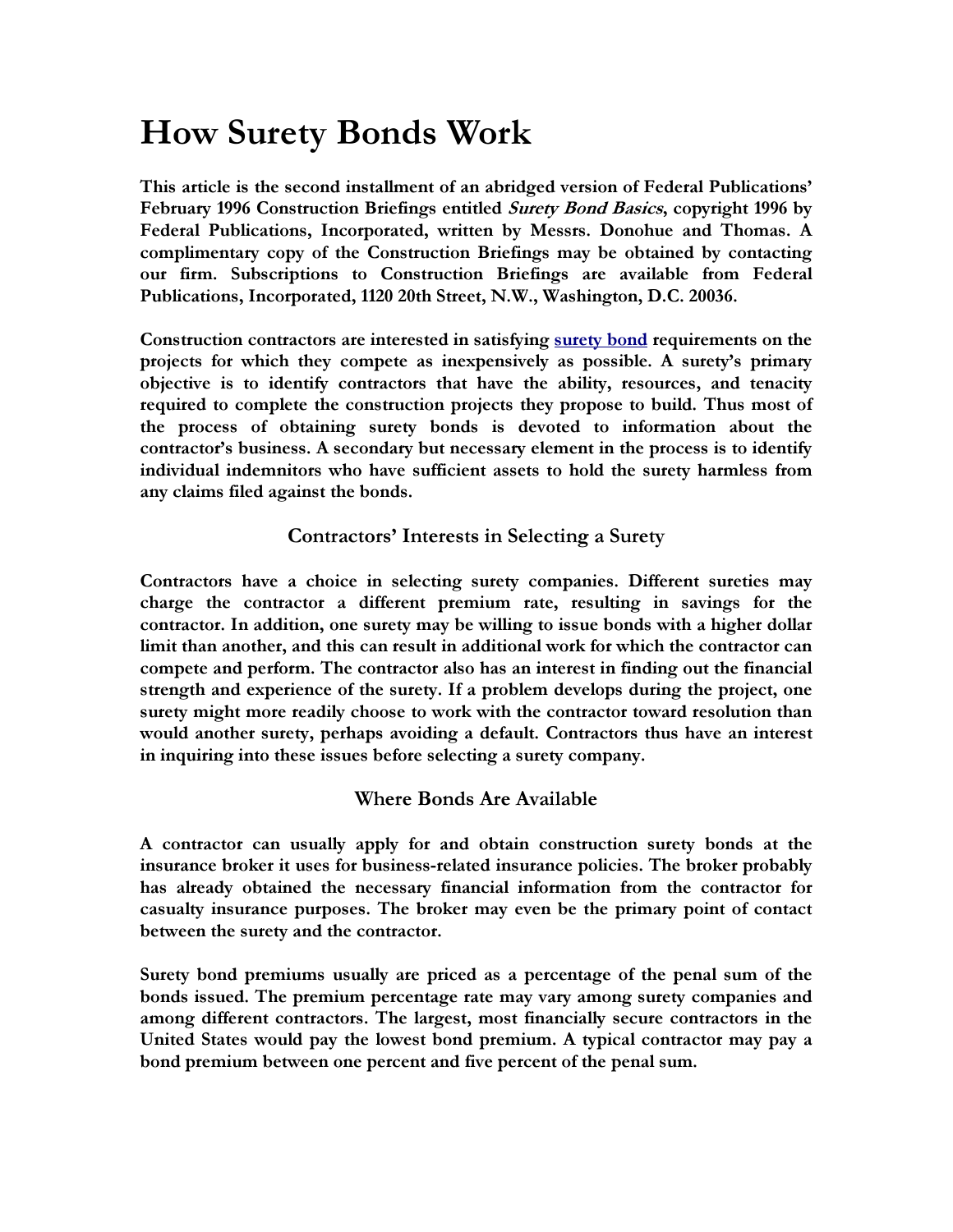# Surety's Evaluation of the Contractor's Business

Each surety company has different criteria for deciding which contractors it will bond. However, all sureties evaluate the contractor and the contractor's work to decide whether the surety will bond that contractor. Since the surety guarantees the contractor's performance, the surety needs to decide whether the contractor has the ability and resources to perform. Any guarantor has an interest in guaranteeing only a dependable product or service, and sureties are no different. A surety's means of evaluating a contractor to decide if it will issue bonds is the underwriting process. This process sometimes is described as evaluating the 4 C's-Character, Continuity, Capital, and Capacity.

Character of the Business and Key Personnel

A surety would like to guarantee the performance of those contractors that have shown that they are honorable, dependable businesses that can be counted on to perform. A surety is interested in how long the contractor has been in business and its reputation in the industry among owners, architects/engineers, general contractors, subcontractors, and suppliers. With a new business, a surety may look to the experience and reputation of key management personnel. Also, a surety is interested in the reputations of other key personnel.

A surety will look at the contractor's management structure and organization chart, the length of time current management has been in place, and the experience and track record of the managers. The contractor's experience in the construction industry is important, but the surety is also interested in the contractor's management skills. Basically, a surety looks for the characteristics common to any well-run business: a management team experienced in the industry, with a proven track record of success; an adequate accounting system with appropriate financial controls and reporting capabilities; and a history of stable, profitable business.

A surety would like to see a full-time CEO who is experienced in the construction industry, with an adequate staff to perform the work. Finally, a surety probably would want to see that the contractor has identified its strengths, and sticks to the types of construction projects it does best.

Continuity of the Business

A surety is interested in continuity in the management of the contractor's business. A surety prefers a written plan to continue the business upon the death or retirement of key contractor personnel. This includes a written plan of succession for management personnel, and buy-sell agreements for stock or other interests in the business. In general, a surety is interested in seeing a well-thought-out plan to continue performance of the work and the continuity of the business should key contractor personnel leave the business.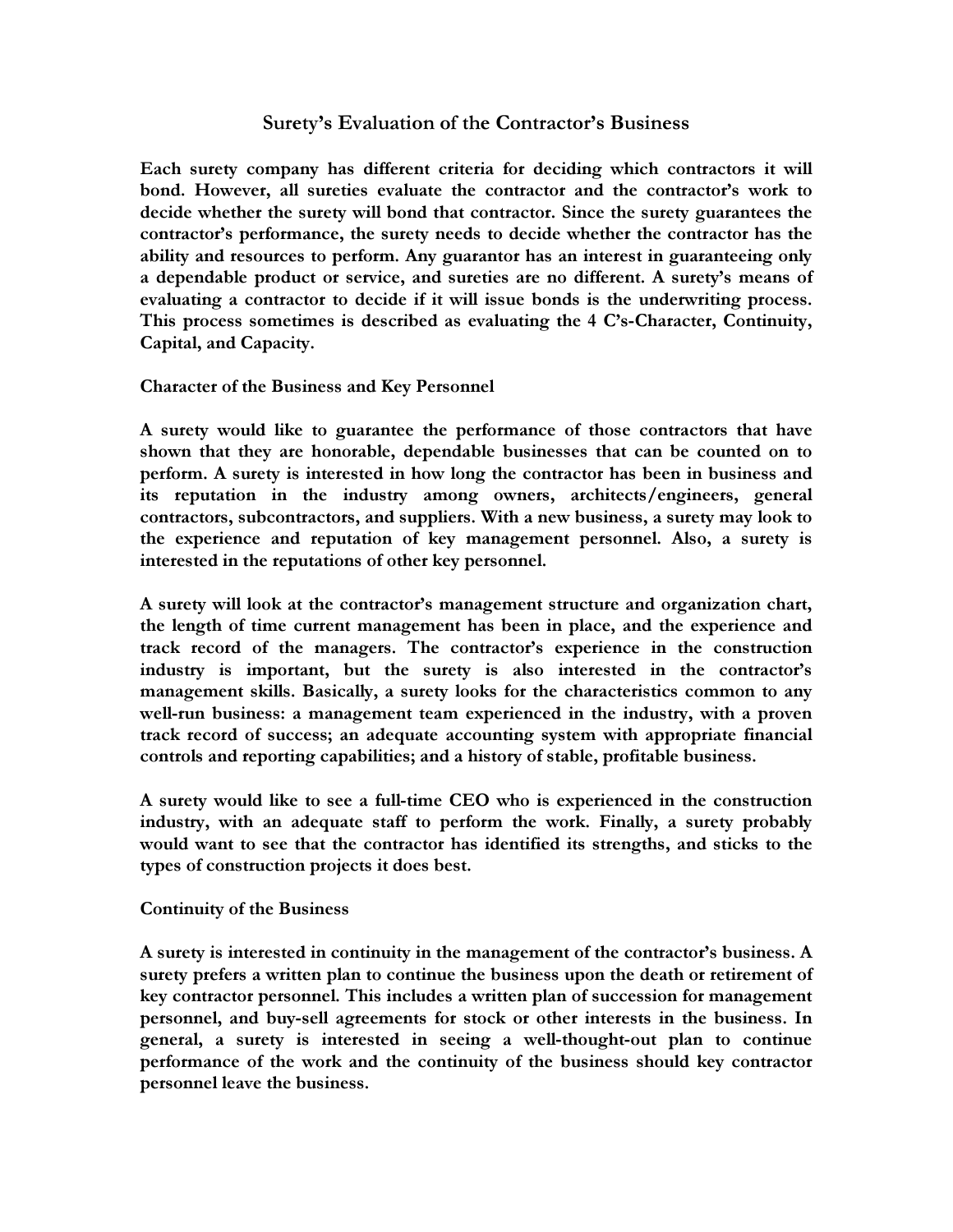#### Capital in the Business

A surety is interested in the contractor's net worth, amount of uncompleted work, cash flow, accounts receivable, and accounts receivable aging information. A surety also looks at the contractor's credit history, working relationships with subcontractors and suppliers, and bank account information. A surety is interested in evaluating all of a contractor's capital assets as a way of learning the financial strength of the contractor. A surety also requires that individual indemnitors have sufficient assets to secure their promise to indemnify the surety in the event claims are made against the bond.

## Capacity of the Business

A surety must decide how much work a contractor can perform profitably in order to set a bonding limit for that contractor. Such an evaluation includes subjective judgments about which different sureties may reach different decisions. The capacities of the contractor's available plant, equipment, and personnel are factors in reaching this decision. Considering these and other factors, a surety will set an upward dollar limit for a maximum individual project that it will bond, and an upward dollar limit for the total of all projects it will bond for that contractor. A surety's interest is to prevent the contractor from becoming over-extended by taking on more work than the contractor can handle.

# Evaluation of the Indemnitors' Assets

A surety will not issue bonds to a contractor unless the surety has decided that the contractor can perform the contract and complete the project. However, once this determination is made, a surety will then require security for its bonds. This security is usually an agreement by individuals, indemnitors, who agree to indemnify the surety. The surety will evaluate these individuals and their net worth to figure out their financial ability to stand for any loss that the contractor causes.

## Types of Acceptable Assets

Different sureties use different evaluations and have different opinions concerning the types and amounts of assets they find acceptable. Sureties prefer unencumbered tangible assets that quickly and easily may be liquidated into cash. The **FAR** part 28 listing of assets acceptable and unacceptable to the federal government is a fairly good guide for what commercial surety companies prefer as well. Like the federal government, surety companies prefer cash, certificates of deposit or other cash equivalents, irrevocable letters of credit from acceptable financial institutions, United States government securities, stocks and bonds actively traded on U.S. National Securities Exchanges (New York Stock Exchange, American Stock Exchange, etc.), or real property owned in fee simple. Assets that a commercial surety probably would find less desirable or unacceptable would be accounts receivable, foreign securities, a principal residence that likely would be wholly or partially exempt from attachment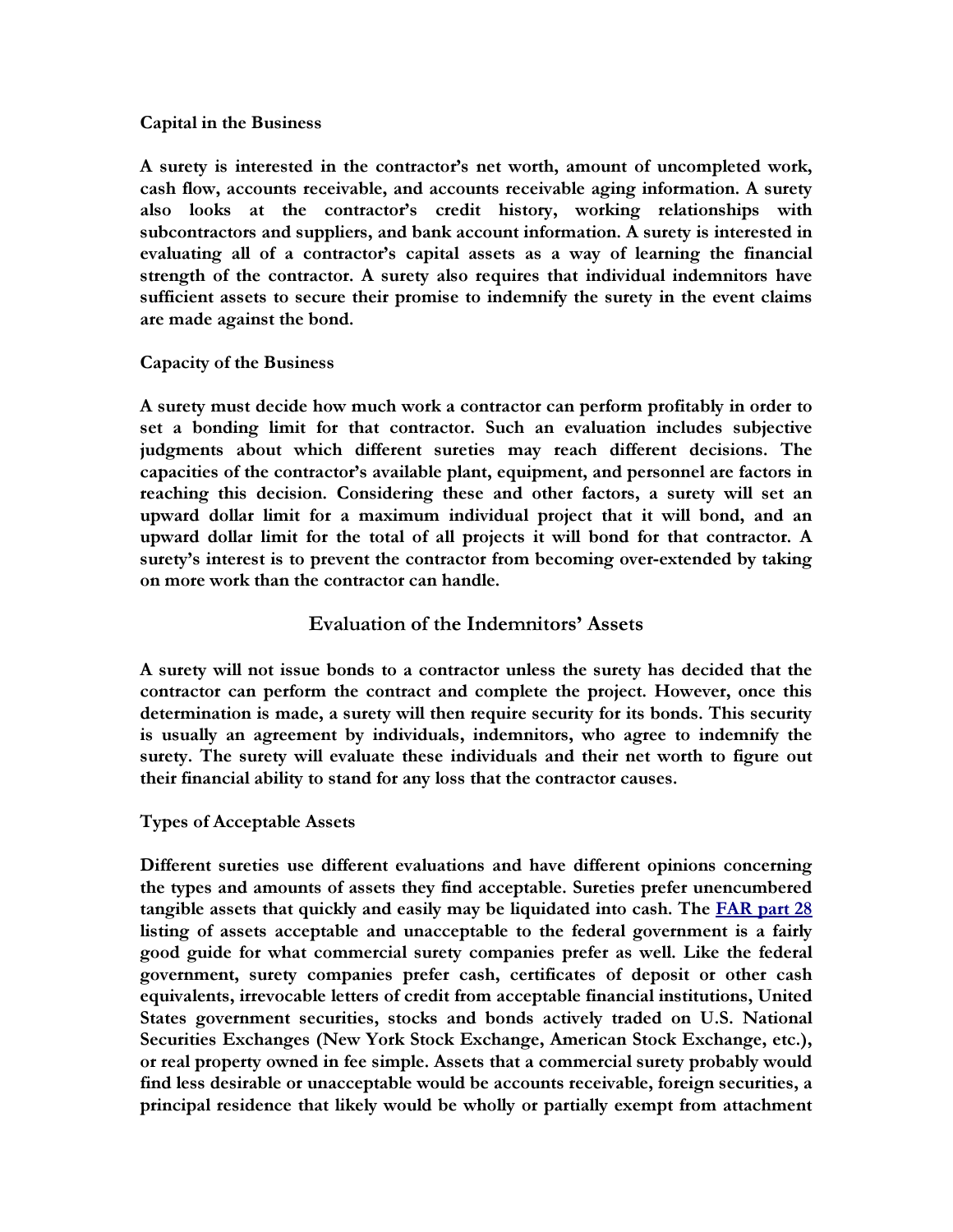under a homestead exemption in most states, and life estates or future interests in real property. Generally, commercial surety companies look less favorably on assets that are of speculative value, whose value may fluctuate markedly over time, and which would be difficult to attach and liquidate.

## Identification of Assets as Collateral

Once the assets offered as collateral are found acceptable, then the principal, indemnitors, and the surety may identify them in writing. The assets may be identified in a receipt of collateral form, an affidavit, or other document. The idea is to identify the assets in sufficient detail so that they could be segregated and pursued by the surety if necessary to obtain the indemnification promised by the indemnity agreement, discussed below.

# Common Provisions in Indemnity Agreements

The surety will not issue bonds unless it has received agreements from the principal and other indemnitors with sufficient assets, in the surety's opinion, to secure the surety from any claims that may be made against the bonds. This is done by an indemnity agreement to be signed by the principal and the individuals who will serve as indemnitors. The agreement is a contractual obligation that provides security for the surety. The indemnity agreement sets forth and expands upon the separate common law obligations between the principal and the surety. A separate indemnity agreement may be issued for each bond. However, more frequently, the parties enter into a general indemnity agreement covering any bonds that the surety may issue to that contractor. Typical provisions in such a general indemnity agreement are explained below.

## Indemnification of the Surety by the Indemnitors

The indemnitors (the contractor and individuals who have pledged their assets to support the bonds) agree that they will indemnify (completely reimburse) the surety for any liabilities, attorney's fees, expenses, or damages the surety may incur as a result of its issuance of a bond to the principal. A surety that pays the debts or obligations of its principal is entitled to indemnification by the principal even at common law. The written indemnity agreement confirms the principal's obligation and extends the obligation to all the indemnitors.

Not surprisingly, a very broad form of indemnification typically is provided to cover all types of anticipated costs. Frequently, the indemnification provision will say that it includes all damages incurred by the surety's reliance upon representations by the principal or indemnitors concerning defenses available to the surety in any claims made against the bonds. Thus if the surety asserts a defense based on representations by the indemnitors or the principals, and the defense ultimately is found to have been frivolous, the indemnitors would be required to reimburse the surety for any damages or sanctions sustained by the surety.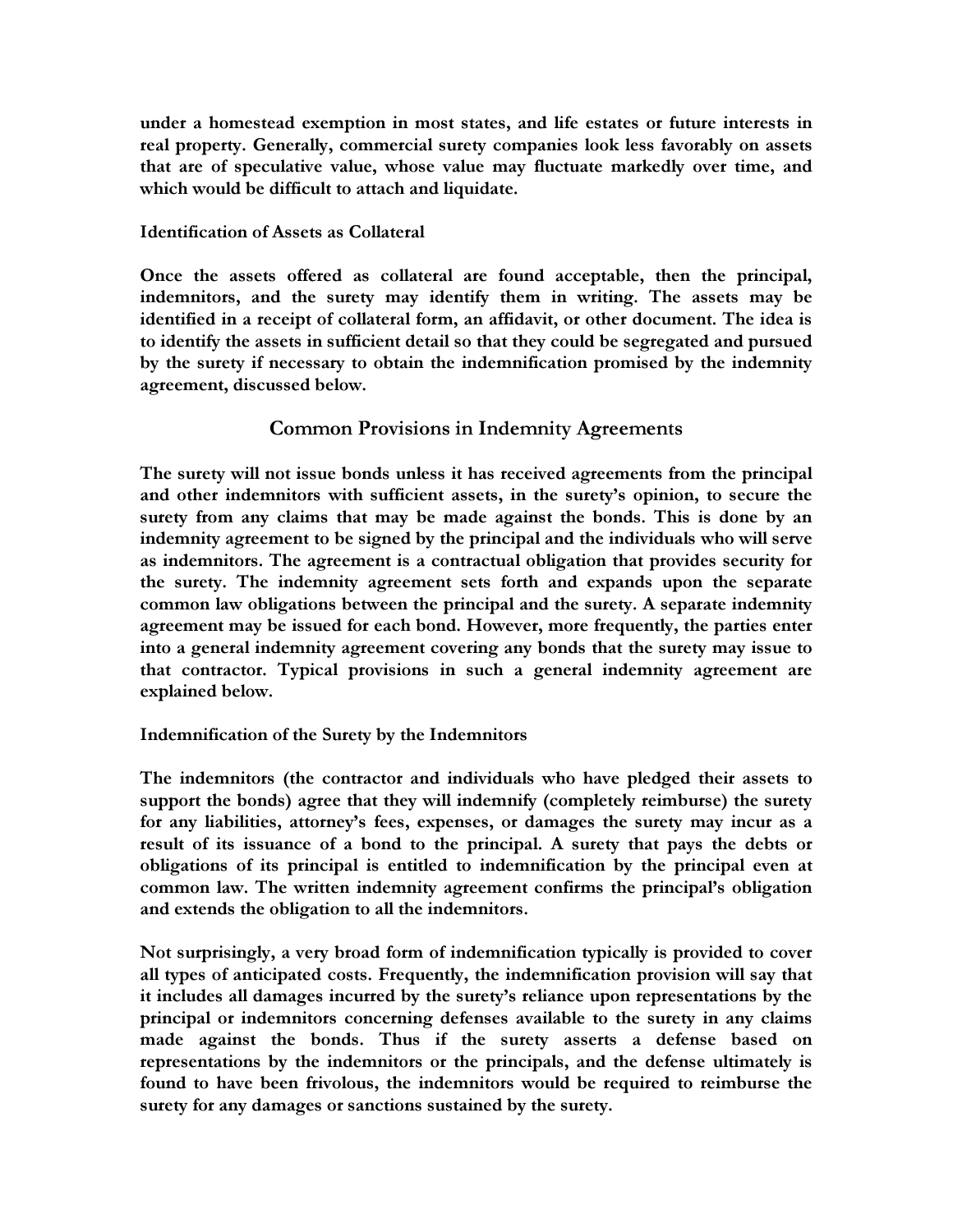A surety also has the common law right against its principal to require the principal to pay any debt or liability before the surety is called upon to pay it. This is usually called the common law right of "exoneration;" the surety is exonerated from liability by the principal's payment of the debt. An indemnity agreement contains provisions in which the other indemnitors agree to give the surety the same right to require them to pay claims against the bonds as they are made. Thus typical provisions of an indemnity agreement give the surety the right to require the indemnitors to pay claims before the surety is re-quired to do so, and to completely reimburse the surety for claims paid by the surety.

#### Indemnitors Agree to Deposit Collateral as Reserves

When the surety is advised of a claim or possible claim, the surety may establish a "reserve"-which is an account or fund with a sum sufficient to pay the estimated extent of the possible claim. A typical provision in an indemnity agreement states that if the surety sets up such a reserve to cover potential liability, the principal and indemnitors agree to deposit with the surety an equal amount to serve as collateral. In addition, such provisions say that assets pledged by the principal and indemnitors will be made available to the surety as collateral for such a reserve. Such provisions typically also say that the surety has the right to use such collateral to pay any and all liability it may have under its bonds.

#### Surety's Authority to Take Over the Work

Another typical provision gives the surety the right, but not the obligation, to take over prosecution of the work using the principal's plant and equipment, and to consent to changes in the contract or the work. These provisions also grant the surety the right to make loans or advances to the principal or others for purposes of completing the contract, and require the principal and indemnitors to reimburse the surety for such loans. The effect of these provisions is to authorize the surety, by taking these measures, to use its own judgment to try to avoid a default and to minimize damages due to a default.

#### Assignment of Contracts

The principal and indemnitors may also assign to the surety all of their rights under the contracts for which the surety issues bonds. Such provisions specify that they include all subcontracts; the principal's rights under all subcontractors' surety bonds; all contractual rights to plant, equipment, tools and materials; all rights to receive proceeds from contracts; and all claims and causes of action that the principal or indemnitors may have concerning a project bonded by the surety. This provides the surety the opportunity to maintain the benefits of the principal's subcontracts in the event the principal is defaulted.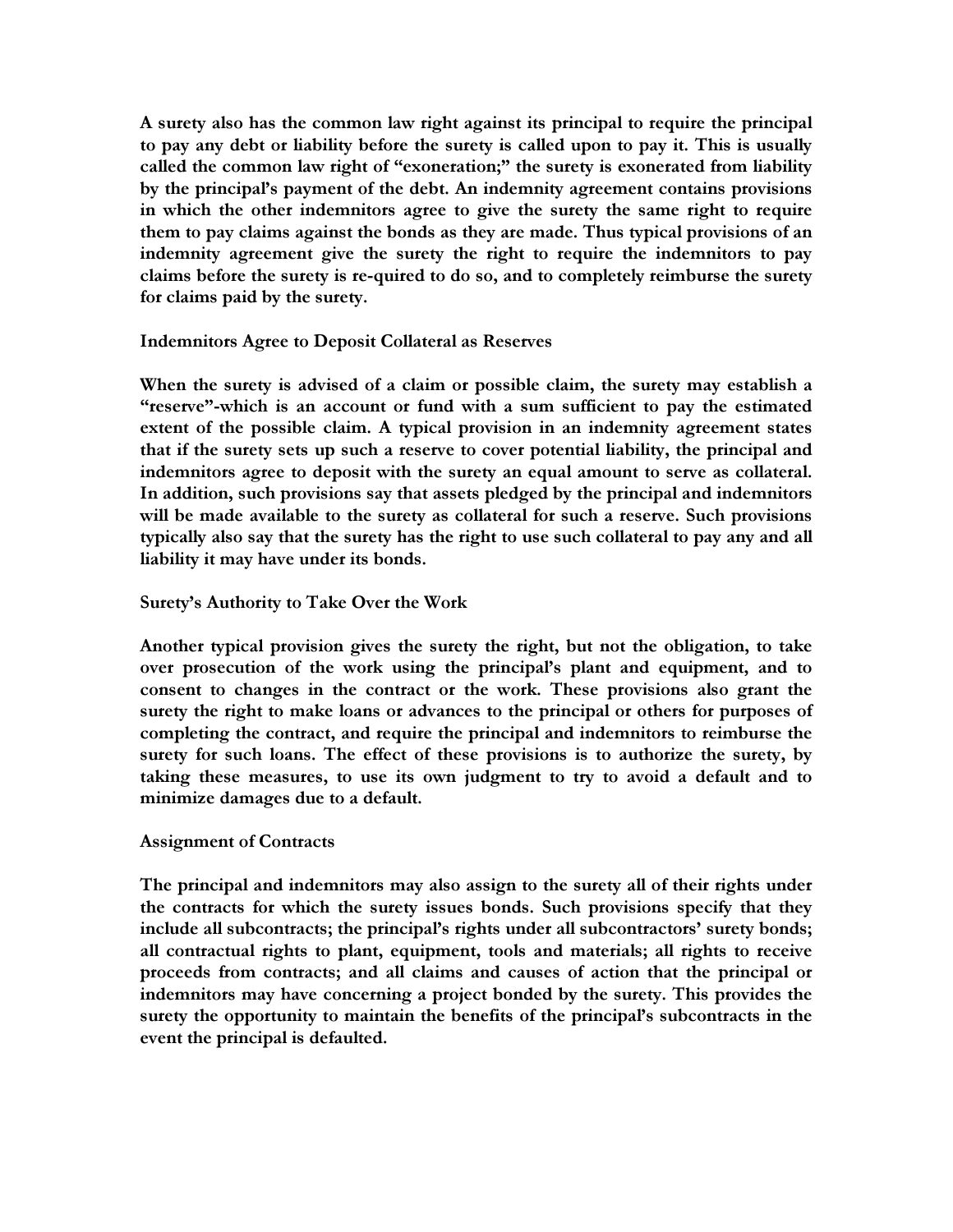#### Indemnity Agreement May Be Filed as a Security Agreement

The principals and indemnitors also agree that the indemnity agreement and related receipt of collateral documents may be filed by the surety as a security agreement under the Uniform Commercial Code (UCC) to provide notice of the surety's security interest in the collateral pledged by the principal and indemnitors. The UCC, adopted with slight variations in all fifty states, provides a uniform system for filing notice in property records so that creditors and others may have notice of another creditor's prior interests in these assets. The effect of this provision in an indemnity agreement is to allow the surety to protect its interests in the indemnitor's assets and to establish a position superior to subsequent creditors.

## Contract Proceeds are Trust Funds for Bond Beneficiaries

Another common provision in indemnity agreements says that the funds paid to the principal under bonded contracts shall be held by the principal as trust funds for the benefit of the beneficiaries of the bonds issued by the surety. Thus payments by the owner to the prime contractor on a bonded contract would be held in trust for the benefit of subcontractors and suppliers, who are the beneficiaries of a payment bond. Often indemnity agreements also provide that the surety may require the principal to establish a separate account for contract proceeds, designated as a trust fund, and that the surety must approve all withdrawals from such an account. This allows the surety to monitor payments on the project and to see that subcontractors and suppliers receive their payments.

## Surety's Right to Settle Claims Against the Bond

Another typical provision specifies that the surety has the sole and exclusive right to decide whether any claims against the bond should be paid, settled, or defended. The principal and indemnitors agree that the surety's decisions on such matters shall be final and binding on them.

#### Surety's Right to Examine Financial Records

An indemnity agreement usually contains provisions giving the surety the right to request financial information from the principal and indemnitors as it deems necessary. This provision will include the right to examine books, records, accounts, and other financial information as necessary. Further, such provisions often give the surety the right to request financial information from third parties, such as banks, credit reporting services, subcontractors, or suppliers.

## Other Typical Provisions

A general indemnity agreement, which would cover any bonds issued by the surety, will provide that the surety retains the right to refuse to issue any bond at any time. Thus the surety has the right, but not the obligation, to issue additional bonds. Other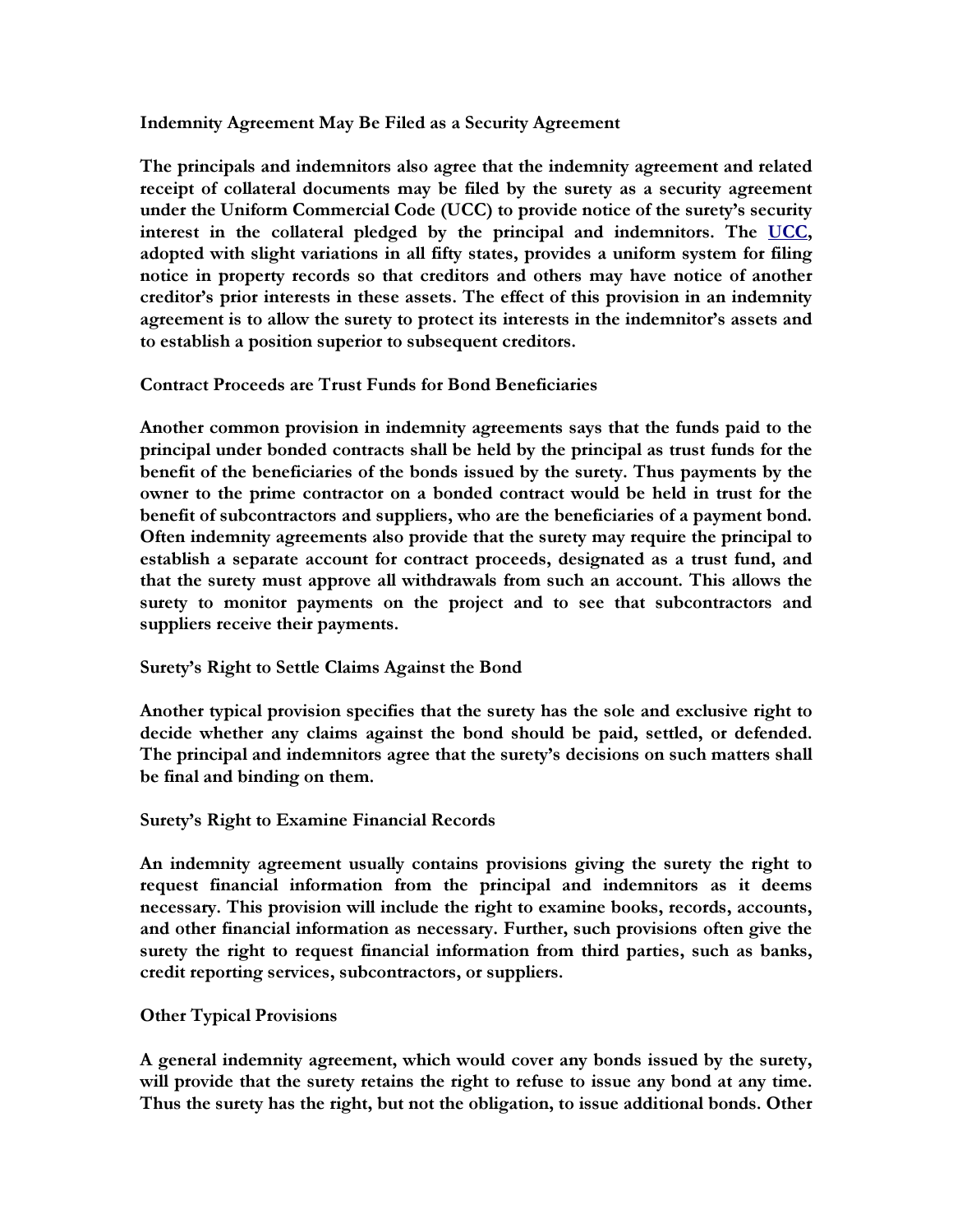terms provide that the indemnitors waive receipt of notices of the execution of bonds and waive minor informalities in the execution of bonds. Indemnitors also agree to accept service of process and to voluntarily join suits that may be brought against other indemnitors.

# Surety's Role During Contract Performance

Subject to certain legal exceptions, performance and payment bonds specify that the surety waives prior notice and the right to consent to changes in the work. In addition, most contracts provide that changes may be made without notice to the surety. This does not mean that the surety does not have a role during contract performance before any claims are filed.

Under some bond forms, the surety may be required to participate in meetings to resolve problems or disputes. In addition, the surety's rights under indemnity agreements, reviewed above, govern this period. For example, if the indemnity agreement provides that progress payments are to be treated by the principal as trust funds for the subcontractors and suppliers, the surety has the right to require the principal to comply. Also, the surety has the right to obtain financial information from the principal, and may receive payment and progress information and construction information during performance. The surety also has the right to advance funds to prevent a default.

# Role of Principal and Surety When Claims are Filed Against the Bond

# Performance Bond Claims

The obligee of a performance bond typically is the owner, but it may also be the general contractor or other superior contractor. As discussed above, the surety's obligation under a performance bond is to see that the bonded contract is completed in case of a default by the principal. The surety may learn of a possible default beforehand, by receiving complaints directly from the obligee, the principal, or even third parties. The surety also may gain information beforehand by receiving information about payment disputes that concern the payment bond (discussed below).

If the surety learns of a possible default before it happens, the surety usually requests information about the situation from its principal and others, such as the owner or other contractors working on the project. Each situation is different, and the surety's options and actions differ in each case. Some performance bond forms require the owner to give a pre- default notice to the surety, and provide for a meeting of the owner, contractor, and surety to discuss completion of the contract. The surety usually has the right, but not the obligation, to advance funds to the principal or others. If such advances are made, the principal and other indemnitors would be required to repay these advances to the surety. The surety also may notify the owner or general contractor that future payments for contract work are to be made directly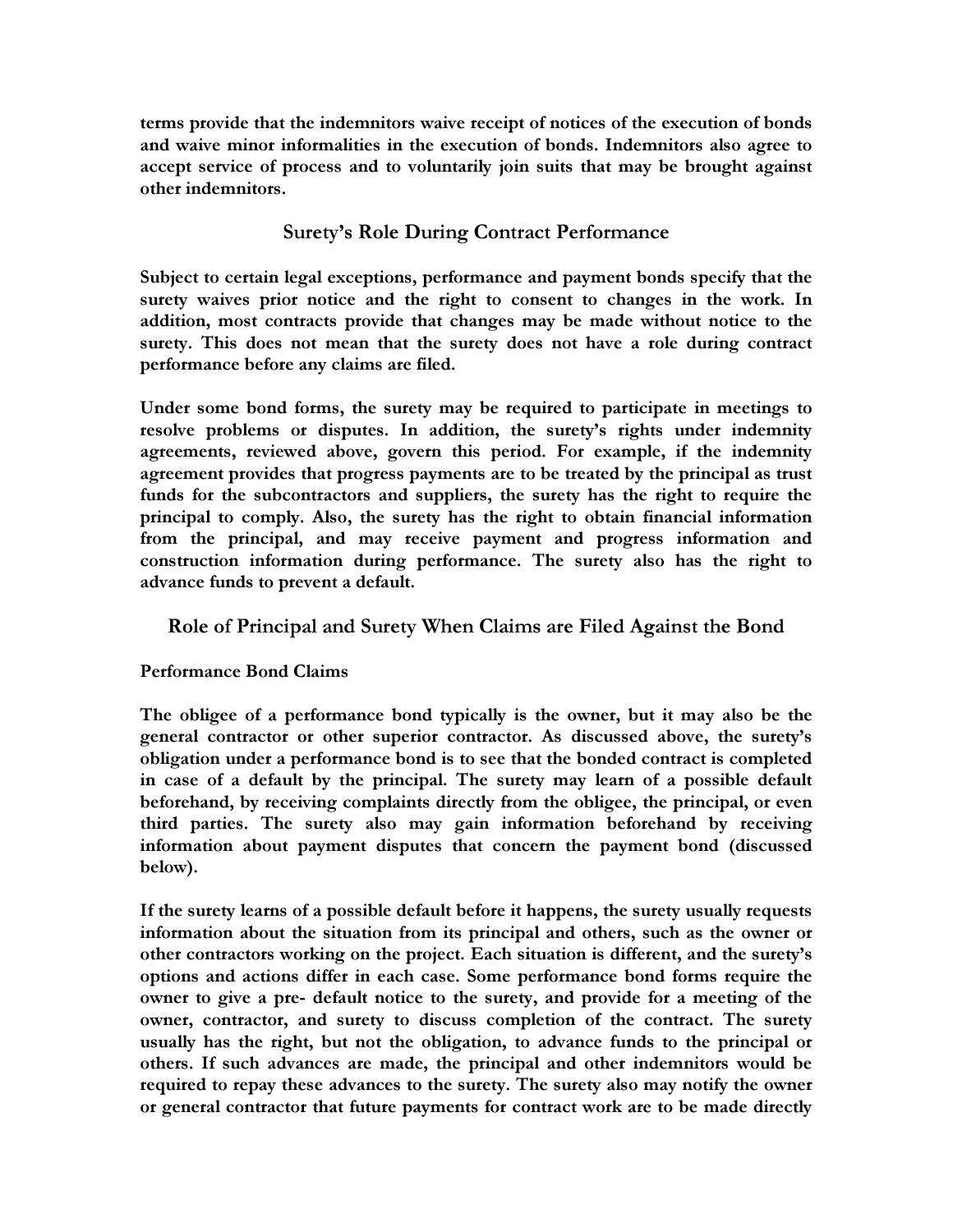to the surety, rather than to the principal. A surety might direct payments to itself when the surety decides to advance funds for performance of the contract work.

If the surety receives notice that its principal has defaulted, the surety must decide which of its options it will choose, or if it will defend against the default. A surety has the right to defend itself by asserting all the defenses of its principal  $(e.g., the)$ principal was actually not in default; was prevented from performing by defective specifications; or was not given contractually required cure notices, etc.), as well as asserting any defenses the surety may have under its performance bond.

As to its options, the surety may complete the work at its own expense; or it may obtain bids from completion contractors and then arrange for them to contract directly with the owner or other obligee; or the surety may allow the obligee to arrange completion of the work with the costs to be paid by the surety. In such a situation, the surety may establish a reserve for its potential loss. The surety would have the right to demand that its principal and other indemnitors not only indemnify the surety, but also that they pay completion costs as incurred so as to exonerate the surety. If the indemnity agreement so provides, the surety could also demand that the indemnitors provide collateral from which the surety's costs would be paid.

In completing the work, the surety may have the right under the indemnity agreement to use the principal's plant, equipment, and materials, and to use existing subcontractors and suppliers whose contracts have been assigned to the surety in case of a default. The surety has the right to receive whatever payments from the owner or other obligees as are owed to the principal, and also payments earned by the surety in completing the work.

## Payment Bond Claims

When a payment dispute arises, the surety may be notified of a potential claim on the bond. If the matter remains unresolved, the next step would be that the surety receives a written notice from the potential claimant saying that the claimant has not been paid, and that the claimant intends to look to the surety for payment if the principal does not pay. Usually, such notices are also sent to the owner, general contractor, and other contractors superior to the claimant.

In such a case, the surety usually asks its principal for information about the dispute. The surety will usually request information from other parties as well, such as the owner and other contractors. These inquiries are necessary because the surety is required to perform an independent investigation of the facts concerning a claim.

If the surety decides that it is appropriate in a particular case, the surety may establish a reserve to pay the potential claim. The decisions to establish a reserve and to set the amount of the reserve are complicated ones and often involve subjective decisions by the surety. If a reserve is established, the surety may require the principal or indemnitors to deposit collateral to cover the reserve, if the indemnity